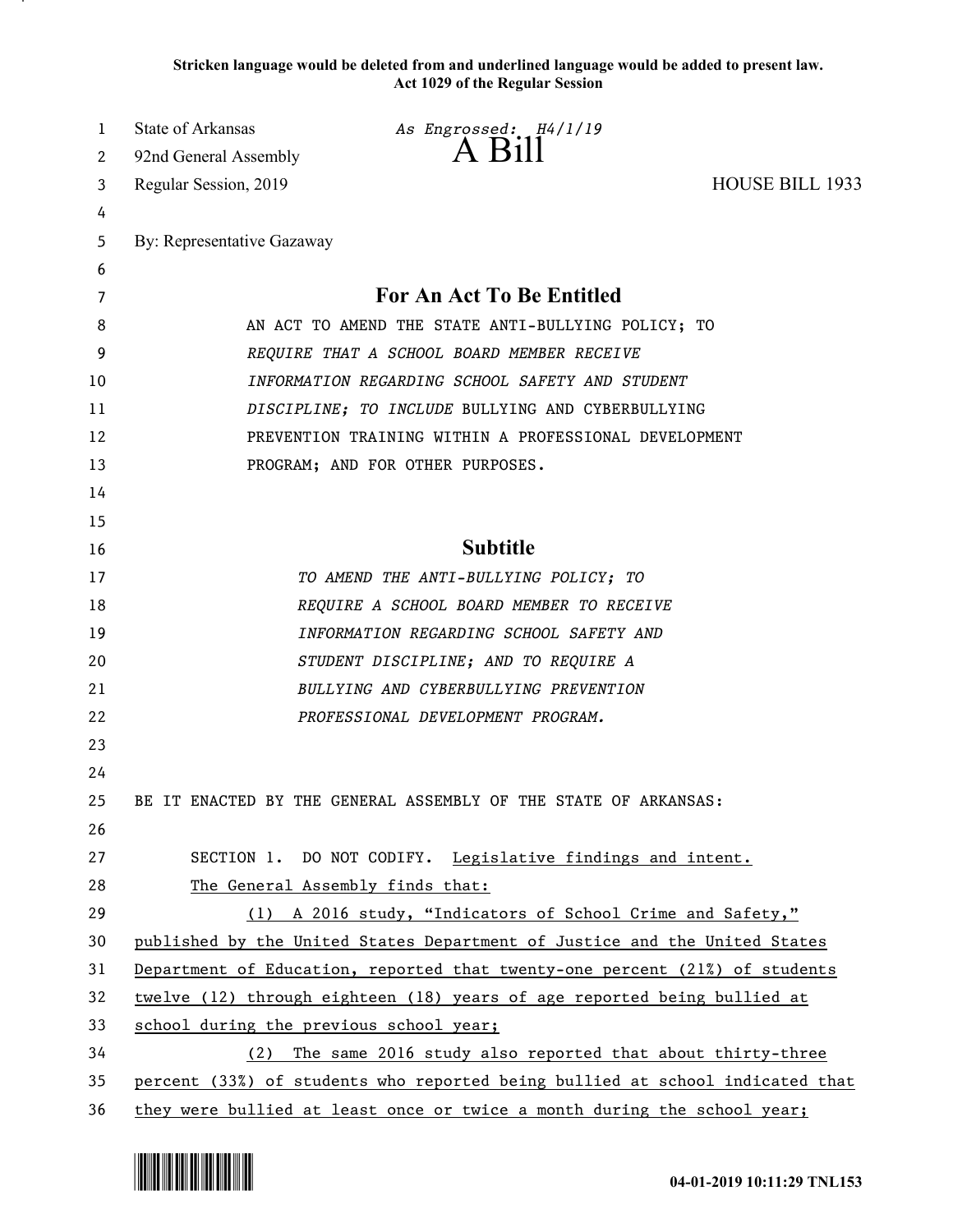| $\mathbf{1}$ | A 2017 study by the Centers for Disease Control and<br>(3)                    |
|--------------|-------------------------------------------------------------------------------|
| 2            | Prevention, the Youth Risk Behavior Surveillance study, reported that         |
| 3            | Arkansas ranks highest in the nation for the percentage of teenagers who were |
| 4            | bullied on school property;                                                   |
| 5            | The persistence of school bullying has led to instances of<br>(4)             |
| 6            | student suicide across the country, including Arkansas;                       |
| 7            | (5) Significant research findings have emerged since Arkansas                 |
| 8            | enacted its public school anti-bullying statutes in 2003 and its              |
| 9            | cyberbullying law in 2011;                                                    |
| 10           | (6) School districts and students, parents, teachers,                         |
| 11           | principals, other school staff, and school district boards of directors would |
| 12           | benefit from the establishment of clearer standards regarding what            |
| 13           | constitutes bullying and how to prevent, report, investigate, and respond to  |
| 14           | incidents of bullying;                                                        |
| 15           | (7) It is the intent of the General Assembly in enacting this                 |
| 16           | legislation to strengthen the standards and procedures for preventing,        |
| 17           | reporting, investigating, and responding to incidents of bullying of students |
| 18           | that occur on and off school property;                                        |
| 19           | (8) Fiscal responsibility requires Arkansas to take a more                    |
| 20           | effective and clearer approach to eliminate school bullying by ensuring that  |
| 21           | existing resources are better managed and used to make schools safer for      |
| 22           | students; and                                                                 |
| 23           | By strengthening the standards and procedures for the<br>(9)                  |
| 24           | prevention, reporting, and investigation of and the response to incidents of  |
| 25           | bullying, it is the intent of the General Assembly to reduce the risk of      |
| 26           | suicide among students and avert not only the needless loss of a young life   |
| 27           | but also the tragedy that such loss causes a student's family and the         |
| 28           | community at large.                                                           |
| 29           |                                                                               |
| 30           | SECTION 2. Arkansas Code § $6-13-629(a)(3)(A)$ , concerning the training      |
| 31           | and instruction of school board members, is amended to read as follows:       |
| 32           | The training and instruction required under this section<br>$(3)$ (A)         |
| 33           | shall include:                                                                |
| 34           | topics Topics relevant to school laws, and<br>(i)                             |
| 35           | school operations, $\frac{1}{2}$ and                                          |
| 36           | the The powers, duties, and responsibilities of<br>(ii)                       |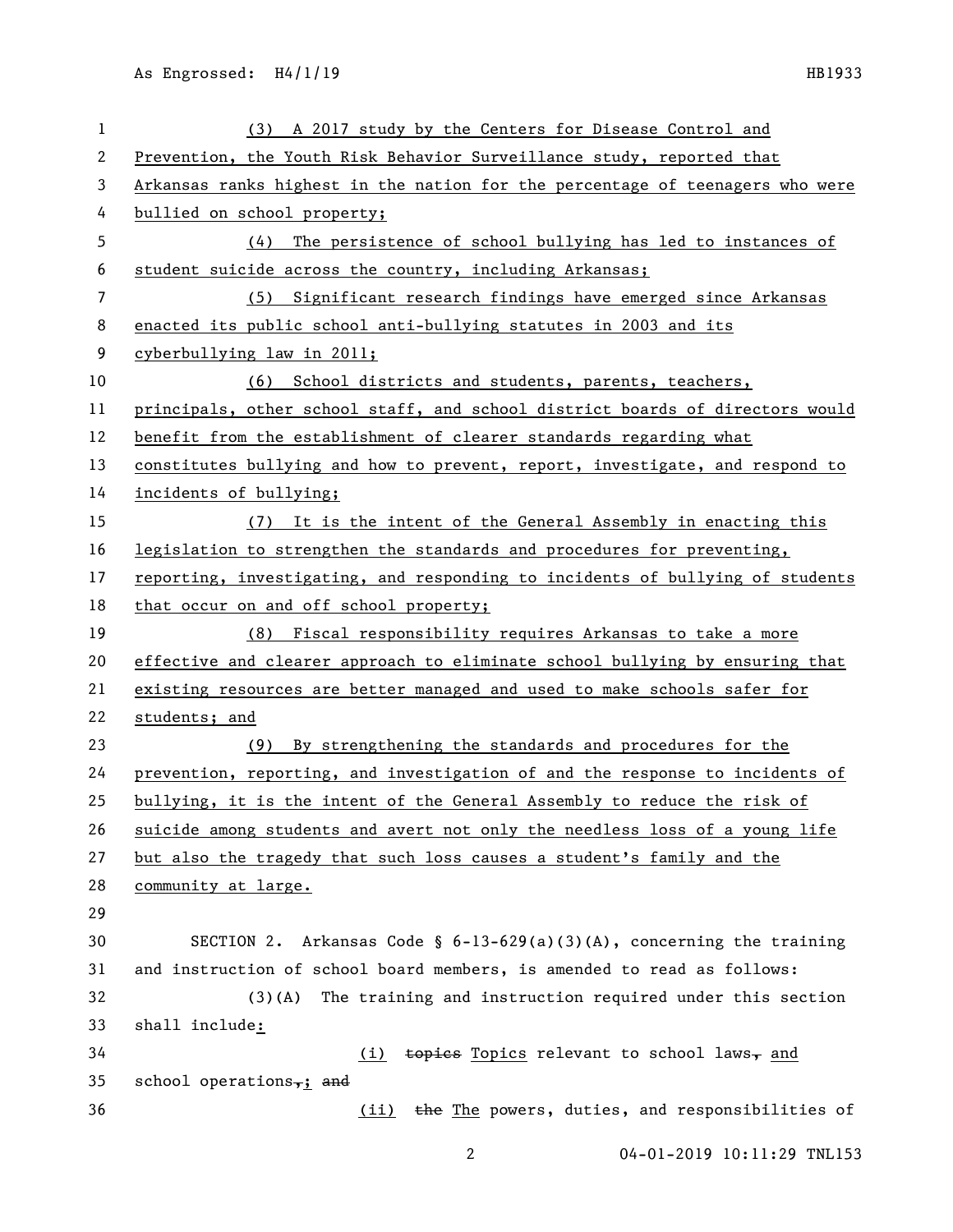| $\mathbf{1}$ | the members of the board boards of directors, including without limitation:   |
|--------------|-------------------------------------------------------------------------------|
| 2            | $(i)$ Legal requirements, including without                                   |
| 3            | limitation:                                                                   |
| 4            | $(a)+(1)$ The items listed or required by the                                 |
| 5            | Legislative Joint Auditing Committee under § 6-1-101; and                     |
| 6            | $(b)$ (2) Other financial laws or regulations                                 |
| 7            | designated by the Department of Education;                                    |
| 8            | $(ii)(b)$ Role differentiation;                                               |
| 9            | (iii)(c) Financial management, including without                              |
| 10           | limitation how to read and interpret an audit report; and                     |
| 11           | $\overline{(+ \overline{v})$ Improving student achievement <sub>r</sub> ; and |
| 12           | (iii) Information regarding school safety and                                 |
| 13           | student discipline.                                                           |
| 14           | (b) A member shall be required to complete the                                |
| 15           | program in subdivision $(a)(3)(A)(iii)(a)$ of this section only one (1) time. |
| 16           |                                                                               |
| 17           | SECTION 3. Arkansas Code Title 6, Chapter 17, Subchapter 7, is amended        |
| 18           | to add an additional section to read as follows:                              |
| 19           | 6-17-711. Bullying Prevention - Professional development.                     |
| 20           | (a) The Department of Education shall require two (2) hours of                |
| 21           | professional development in the following areas for licensed public school    |
| 22           | personnel according to the professional development schedule under § 6-17-    |
| 23           | 709:                                                                          |
| 24           | Bullying prevention; and<br>(1)                                               |
| 25           | Recognition of the relationship between incidents of<br>(2)                   |
| 26           | bullying and the risk of suicide.                                             |
| 27           | The professional development under this section shall count toward<br>(b)     |
| 28           | the satisfaction of requirements for professional development in the          |
| 29           | Standards for Accreditation of Arkansas Public Schools and School Districts   |
| 30           | and for licensure requirements for licensed personnel.                        |
| 31           | $(c)(1)$ In addition to the professional development requirement under        |
| 32           | subsection (a) of this section, the department shall develop a guidance       |
| 33           | document for use by parents and legal guardians, students, and public school  |
| 34           | districts to assist in resolving complaints concerning student bullying       |
| 35           | behaviors.                                                                    |
| 36           | The guidance document required under subdivision $(c)(1)$ of<br>(2)           |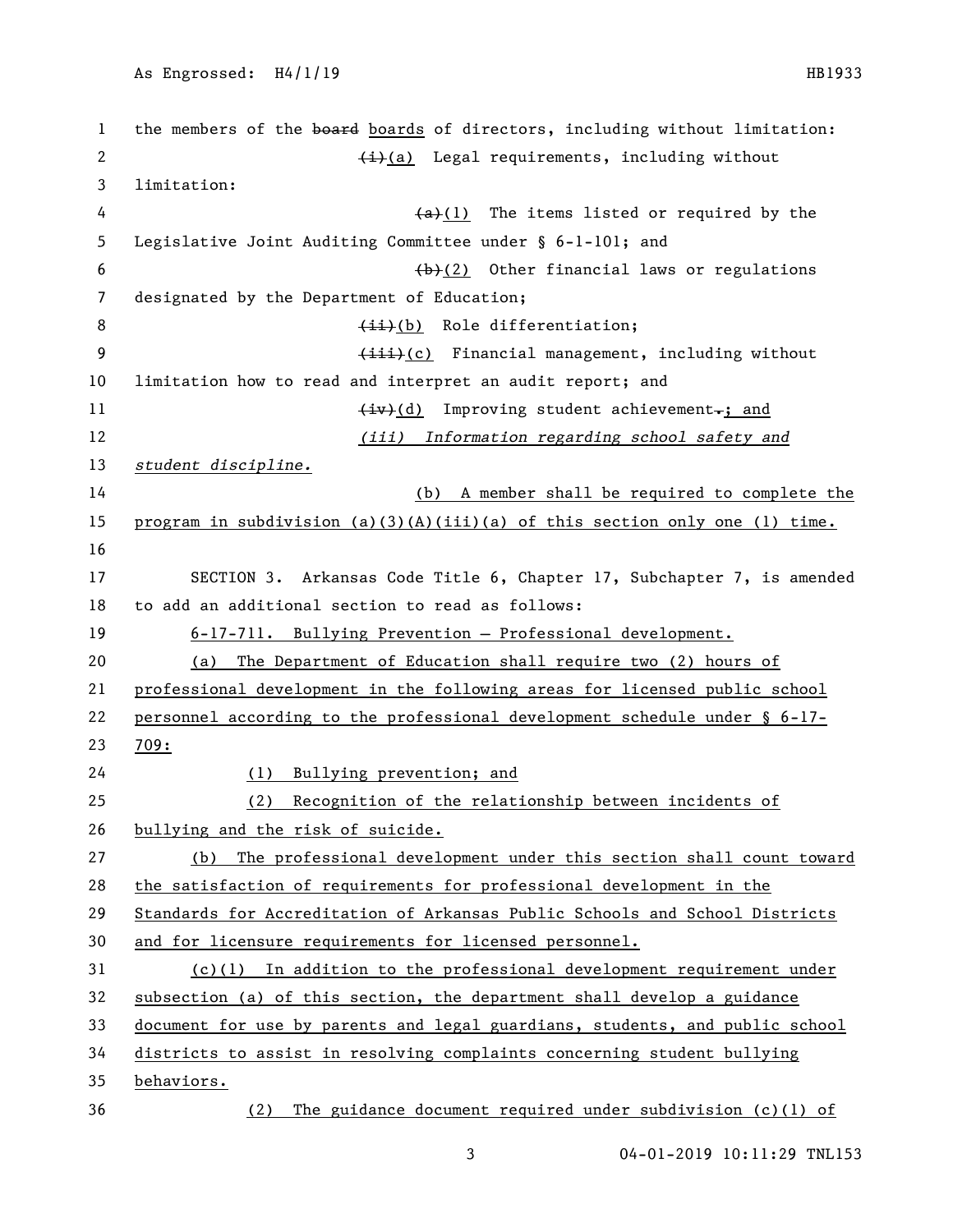As Engrossed: H4/1/19 HB1933

| $\mathbf{1}$   | this section shall include without limitation:                                |  |  |
|----------------|-------------------------------------------------------------------------------|--|--|
| $\mathbf{2}$   | (A) A public school district's obligations under $\S$ 6-18-                   |  |  |
| 3              | 514;                                                                          |  |  |
| 4              | Best practices for the prevention, reporting, and<br>(B)                      |  |  |
| 5              | investigation of and the response to bullying in public schools; and          |  |  |
| 6              | (C) A clear definition of bullying that provides examples                     |  |  |
| $\overline{7}$ | regarding conduct that does and does not constitute bullying.                 |  |  |
| 8              | The guidance document under subdivision $(c)(1)$ of this<br>(3)               |  |  |
| 9              | section shall be provided to licensed public school personnel as part of the  |  |  |
| 10             | professional development required under subsection (a) of this section.       |  |  |
| 11             |                                                                               |  |  |
| 12             | SECTION 4. Arkansas Code § $6-18-514(b)(2)$ , concerning anti-bullying        |  |  |
| 13             | policies in public schools, is amended to read as follows:                    |  |  |
| 14             | (2)(A) "Bullying" means the intentional harassment,                           |  |  |
| 15             | intimidation, humiliation, ridicule, defamation, or threat or incitement of   |  |  |
| 16             | violence by a student against another student or public school employee by a  |  |  |
| 17             | written, verbal, electronic, or physical act that may address an attribute of |  |  |
| 18             | the other student, public school employee, or person with whom the other      |  |  |
| 19             | student or public school employee is associated and that causes or creates    |  |  |
| 20             | actual or reasonably foreseeable:                                             |  |  |
| 21             | $(A)$ (i) Physical harm to a public school employee or                        |  |  |
| 22             | student or damage to the public school employee's or student's property;      |  |  |
| 23             | $(B)$ (ii) Substantial interference with a student's                          |  |  |
| 24             | education or with a public school employee's role in education;               |  |  |
| 25             | (G)(iii) A hostile educational environment for one (1) or                     |  |  |
| 26             | more students or public school employees due to the severity, persistence, or |  |  |
| 27             | pervasiveness of the act; or                                                  |  |  |
| 28             | $(D)$ (iv) Substantial disruption of the orderly operation of                 |  |  |
| 29             | the public school or educational environment,.                                |  |  |
| 30             | "Bullying" includes cyberbullying as defined in this<br>(B)                   |  |  |
| 31             | section;                                                                      |  |  |
| 32             |                                                                               |  |  |
| 33             | SECTION 5. Arkansas Code § $6-18-514(d)-(j)$ , concerning anti-bullying       |  |  |
| 34             | policies in public schools, are amended to read as follows:                   |  |  |
| 35             | A If an alleged incident of bullying occurs during school hours, a<br>(d)     |  |  |
| 36             | public school principal or his or her designee who receives a credible report |  |  |
|                | 04-01-2019 10:11:29 TNL153<br>4                                               |  |  |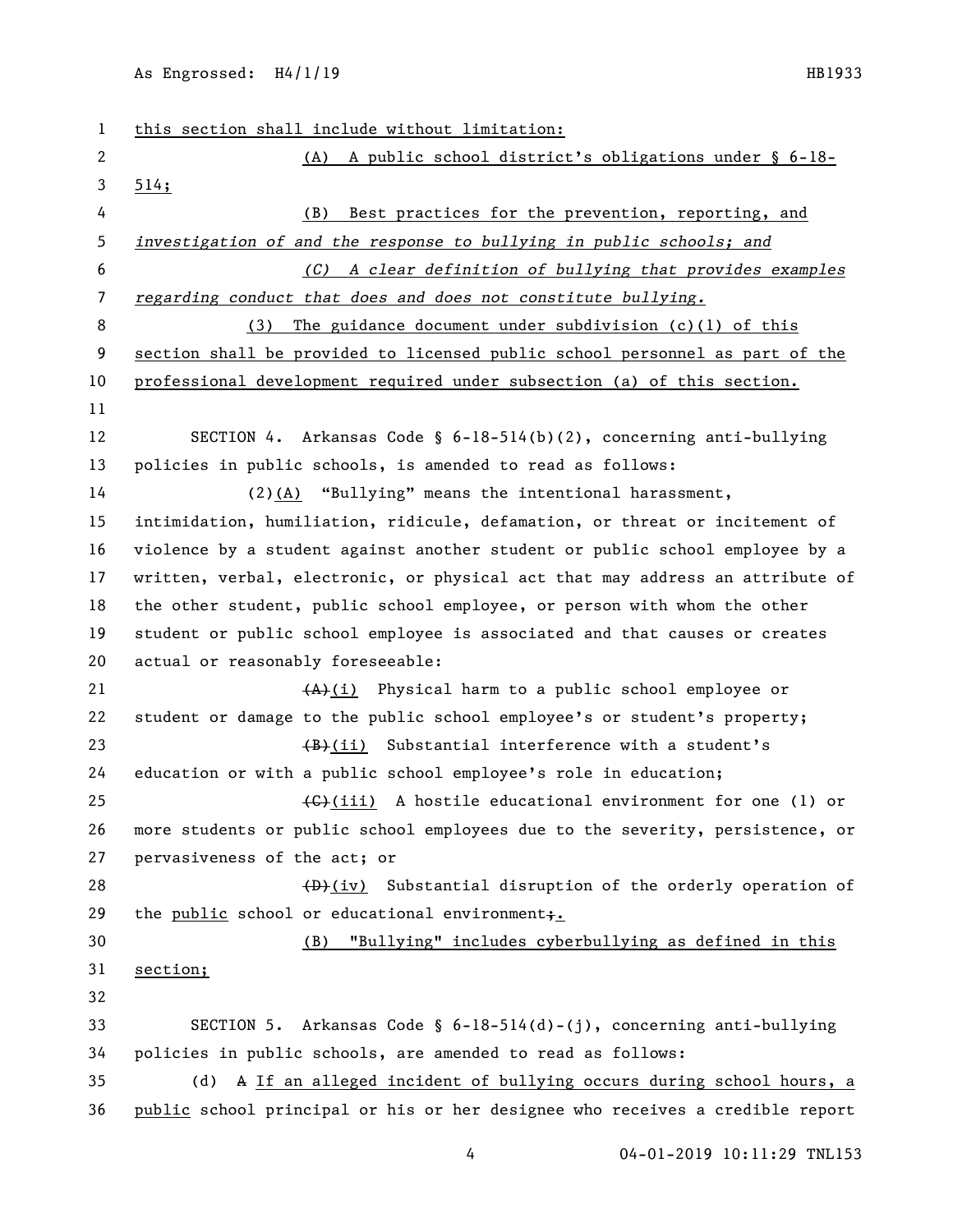1 or complaint of bullying shall promptly investigate the complaint or report 2 and make a: (1) As soon as reasonably practicable: (A) Report to a parent or legal guardian of a student believed to be the victim of an incident of bullying that his or her child is the victim in a credible report of complaint or bullying; and (B) Prepare a written report of the alleged incident of bullying; (2)(A) Promptly investigate the credible report or complaint. (B)(i) The investigation conducted under subdivision 11 (d)(2)(A) of this section shall be completed as soon as possible but not later than five (5) school days from the date of the written report of the alleged incident of bullying as required under subdivision (d)(1)(B) of this section. (ii) Following the completion of the investigation into the alleged incident of bullying conducted under subdivision (d)(2)(A) 17 of this section, an individual licensed as a public school district building- level administrator or his or her designee may without limitation: (a) Provide intervention services; (b) Establish training programs to reduce bullying; (c) Impose discipline on any of the parties involved in the incident of bullying; (d) Recommend counseling for any of the parties involved in the incident of bullying; or (e) Take or recommend other appropriate action; (3)(A) Notify the parent or legal guardian of the student who is determined to have been the perpetrator of the incident of bullying: (i) Upon completion of the investigation under subdivision (d)(2)(A) of this section; and (ii) Regarding the consequences of continued incidents of bullying. (B) A parent or legal guardian of a student who is a party to an investigation of an incident of bullying conducted under subdivision (d)(2)(A) of this section is entitled within five (5) school days after the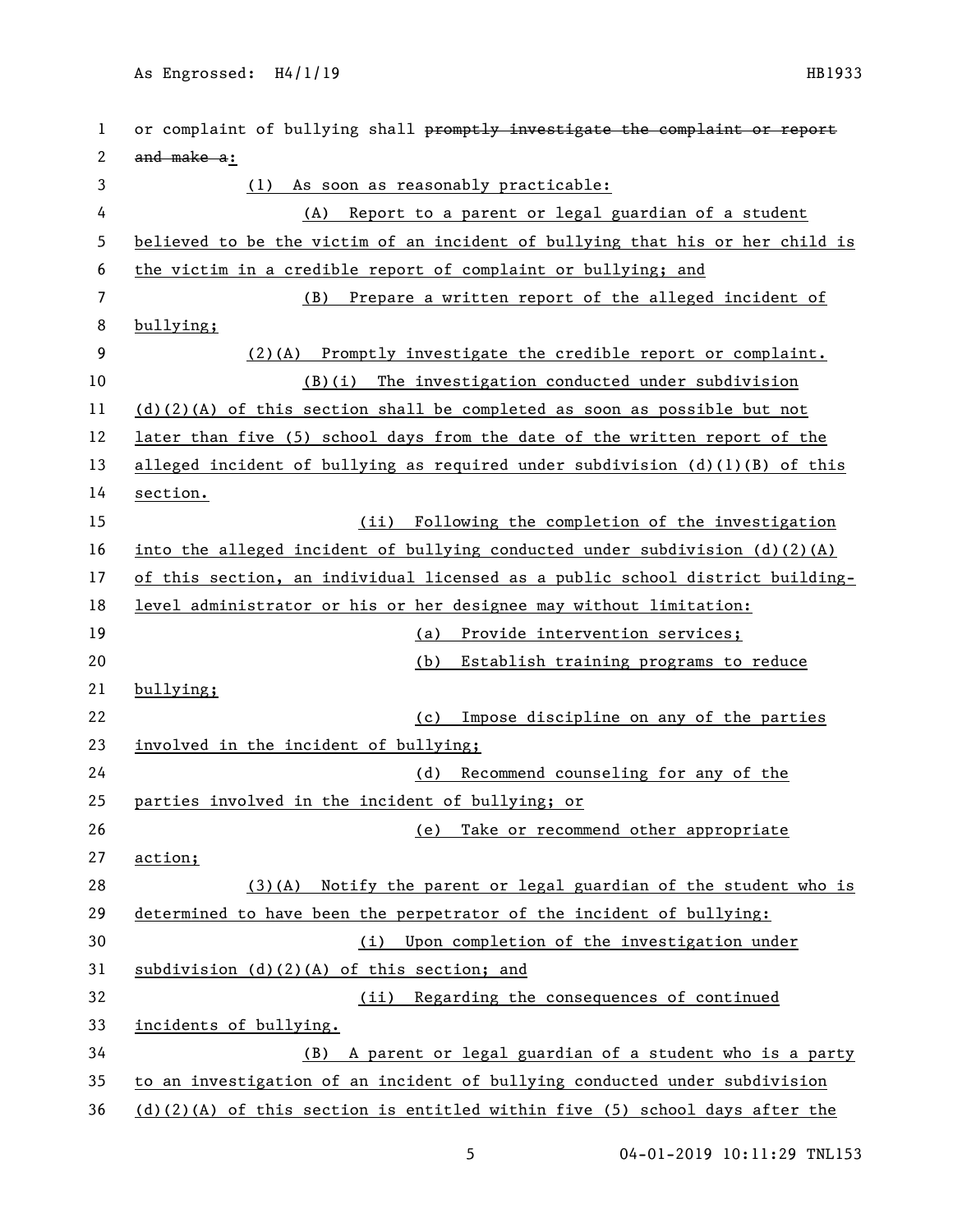As Engrossed: H4/1/19 HB1933

| $\mathbf 1$    | completion of the investigation, and in accordance with federal and state           |
|----------------|-------------------------------------------------------------------------------------|
| 2              | law, to receive information about the investigation, including without              |
| 3              | limitation:                                                                         |
| 4              | That a credible report or complaint of bullying<br>(i)                              |
| 5              | exists;                                                                             |
| 6              | Whether the credible report or complaint of<br>(ii)                                 |
| $\overline{7}$ | bullying was found to be true based on the investigation;                           |
| 8              | (iii) Whether action was taken upon the conclusion                                  |
| 9              | of the investigation of the alleged incident of bullying; and                       |
| 10             | Information regarding the reporting of another<br>(iv)                              |
| 11             | incident of bullying;                                                               |
| 12             | $(4)$ (A) Make a written record of the investigation and any action                 |
| 13             | taken as a result of the investigation.                                             |
| 14             | (B) The written record of the investigation shall include                           |
| 15             | a detailed description of the alleged incident of bullying, including without       |
| 16             | limitation a detailed summary of the statements from all material witnesses         |
| 17             | to the alleged incident of bullying; and                                            |
| 18             | (5) Discuss, as appropriate, the availability of counseling and                     |
|                |                                                                                     |
| 19             | other intervention services with students involved in the incident of               |
| 20             | bullying.                                                                           |
| 21             | One (1) time each school year, the superintendent of a public<br>(e)                |
| 22             | school district shall report to the public school district board of directors       |
| 23             | at a public hearing data regarding discipline in the public school district,        |
| 24             | including without limitation the number of incidents of bullying reported and       |
| 25             | the actions taken regarding the reported incidents of bullying.                     |
| 26             | $\left(\frac{e}{t}\right)(1)$ The Each public school district board of directors of |
| 27             | every school district shall adopt policies to prevent bullying.                     |
| 28             | (2)<br>The policies shall:                                                          |
| 29             | $(A)(i)$ Clearly define conduct that constitutes bullying.                          |
| 30             | The definition under subdivision $(f)(2)(A)(i)$<br>(ii)                             |
| 31             | of this section shall include without limitation the definition contained in        |
| 32             | subsection (b) of this section;                                                     |
| 33             | (B)<br>Prohibit bullying:                                                           |
| 34             | While Bullying while in school, on school<br>(i)                                    |
| 35             | equipment or property, in school vehicles, on school buses, at designated           |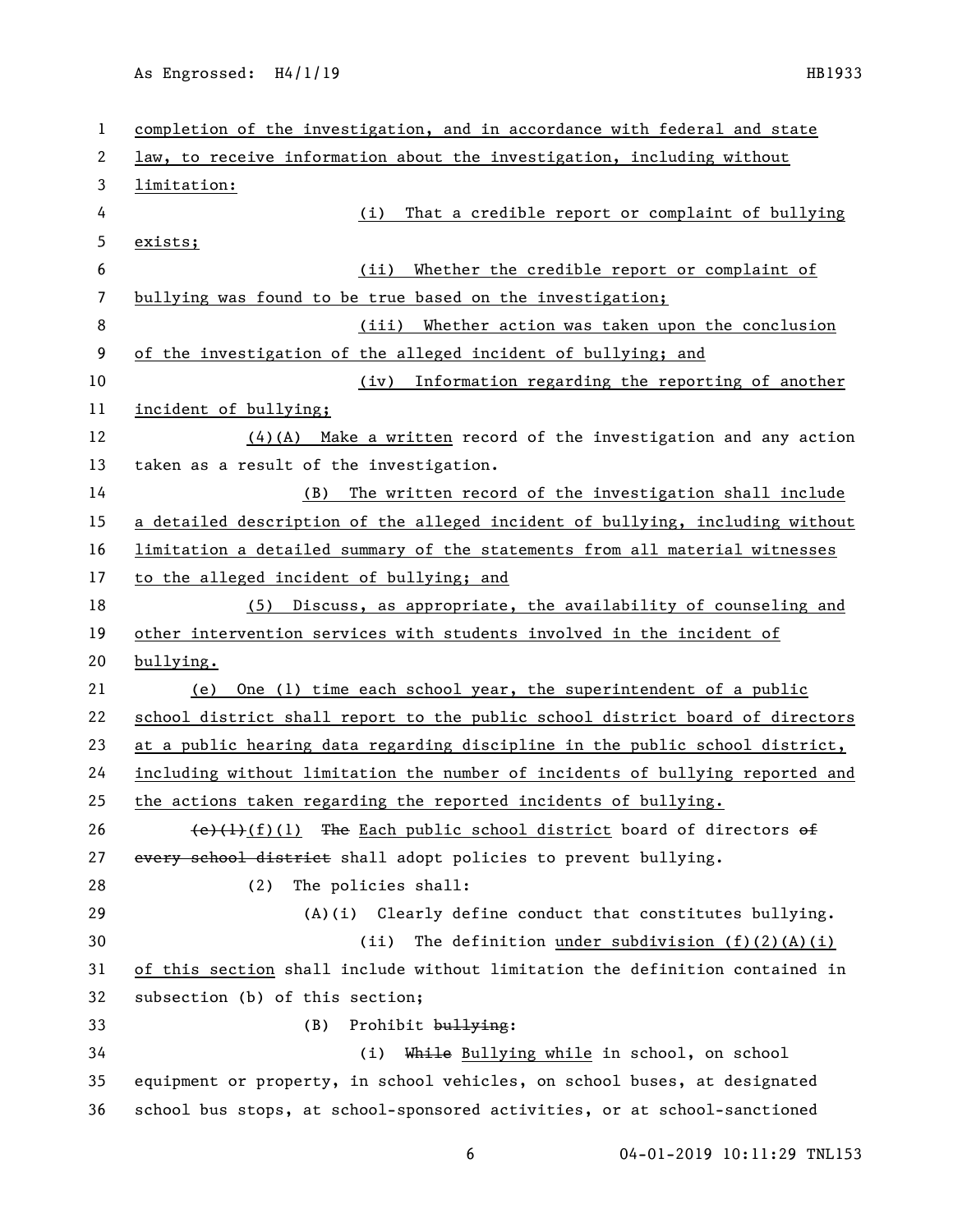events; or 2 (ii)(a) <del>By an electronic act</del> Cyberbullying that results in the substantial disruption of the orderly operation of the school or educational environment. 5 (b) This section <del>shall apply</del> applies to an electronic act whether or not the electronic act cyberbullying whether or not 7 the cyberbullying originated on school property or with school equipment, if 8 the electronic act cyberbullying is directed specifically at students or school personnel and maliciously intended for the purpose of disrupting school and has a high likelihood of succeeding in that purpose; (C) State the consequences for engaging in the prohibited conduct, which may vary depending on the age or grade of the student involved; (D) Require that a school employee who has witnessed or has reliable information that a pupil has been a victim of an incident of bullying as defined by the public school district shall report the incident to the principal as soon as possible; 18 (E) Require that the any person or persons who file files 19 a credible report or makes a complaint of bullying will shall not be subject to retaliation or reprisal in any form; (F) Require that notice of what constitutes bullying, that bullying is prohibited, and that the consequences of engaging in bullying be conspicuously posted in every classroom, cafeteria, restroom, gymnasium, 24 auditorium, and school bus in the district; and  $\left(\frac{G}{G}\right)(i)$  Require that copies of the notice of what 26 constitutes bullying, that bullying is prohibited, and that the prohibition of bullying, and the consequences of engaging in bullying be provided to parents and legal guardians, students, school volunteers, and employees of the public school annually. 30 (ii) Each policy shall require that a full copy of 31 the policy be made available upon request $\texttt{--};$  and (H) Describe the procedures for reporting an incident of bullying and the steps school employees may take in order to address a report of an alleged incident of bullying as described in this section. (3) A notice of the public school district's policies shall appear in any: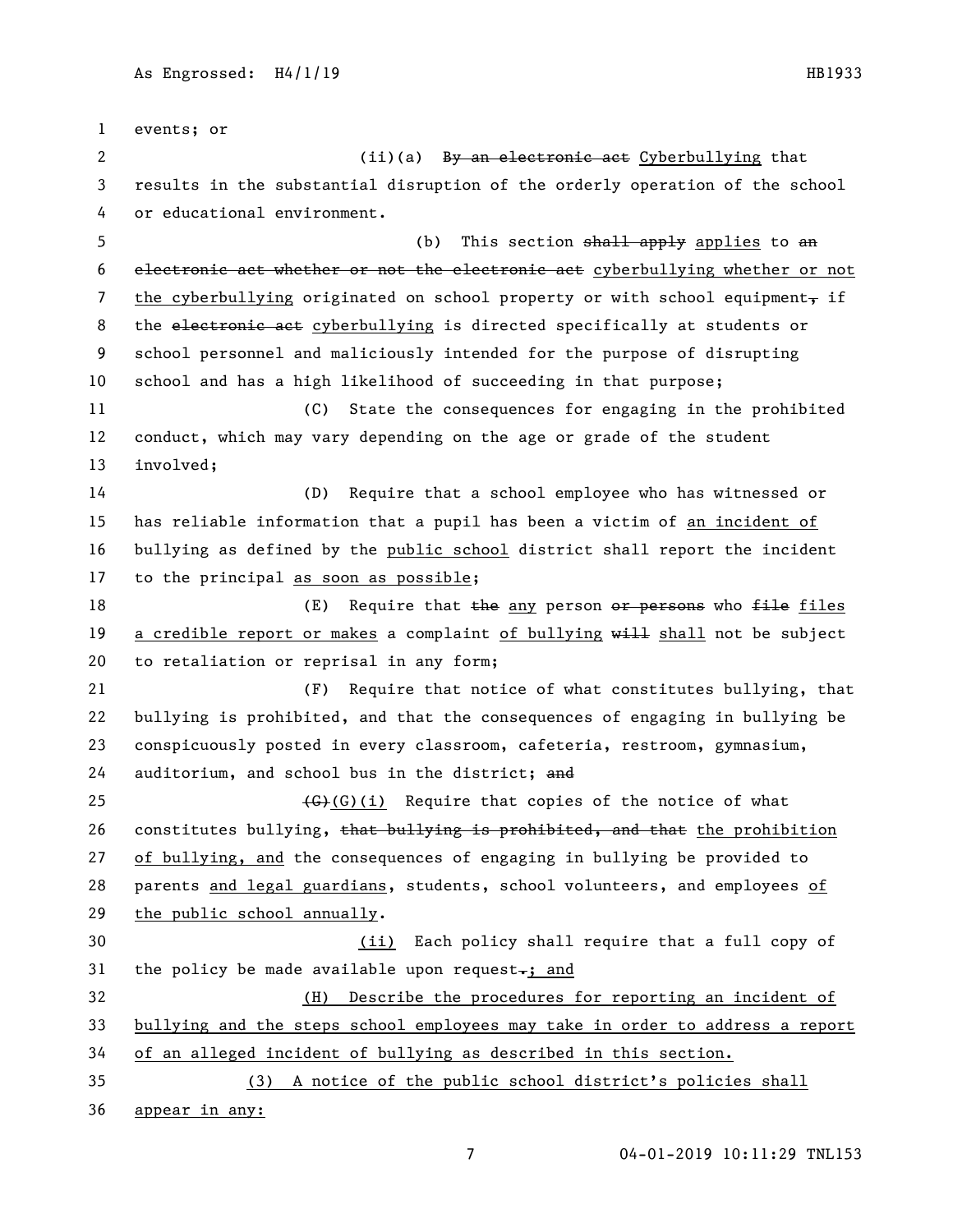| 1  | Publication of the public school district that sets<br>(A)                           |
|----|--------------------------------------------------------------------------------------|
| 2  | forth the comprehensive rules, procedures, and standards of conduct for              |
| 3  | public schools within the public school district; and                                |
| 4  | Student handbook.<br>(B)                                                             |
| 5  | The public school district shall, to the extent required,<br>(4)                     |
| 6  | annually conduct a reevaluation, reassessment, and review of its policies            |
| 7  | regarding the prohibition of bullying and make any necessary revisions and           |
| 8  | additions.                                                                           |
| 9  | $(f2(g)$ A public school district shall provide training on compliance               |
| 10 | with the antibullying anti-bullying policies to all public school district           |
| 11 | employees responsible for reporting or investigating bullying under this             |
| 12 | section.                                                                             |
| 13 | A public school employee who has reported violations under the<br><del>(g)</del> (h) |
| 14 | public school district's policy shall be immune from any tort liability that         |
| 15 | may arise from the failure to remedy the reported incident of bullying.              |
| 16 | $+h$ )(i) The public school district board of directors of a school                  |
| 17 | district may provide opportunities for school employees to participate in            |
| 18 | programs or other activities designed to develop the knowledge and skills to         |
| 19 | prevent and respond to acts covered by this policy the public school                 |
| 20 | district's policies.                                                                 |
| 21 | $\frac{1}{i}$ The public school district shall provide the Department of             |
| 22 | Education with the website address at which a copy of the policies adopted in        |
| 23 | compliance with this section may be found.                                           |
| 24 | $\overline{(+)}$ (k) This section is not intended to:                                |
| 25 | (1) Restrict a public school district from adopting and                              |
| 26 | implementing policies against bullying $\theta$ and school violence or policies to   |
| 27 | promote civility and student dignity that are more inclusive than the                |
| 28 | antibullying policies prohibiting bullying required under this section; or           |
| 29 | Unconstitutionally restrict protected rights of freedom of<br>(2)                    |
| 30 | speech, freedom of religious exercise, or freedom of assembly-;                      |
| 31 | (3) Affect the provisions of any collective bargaining agreement                     |
| 32 | or individual contract of employment in effect on the effective date of this         |
| 33 | act; or                                                                              |
| 34 | (4) Alter or reduce the rights of a student with a disability                        |
| 35 | with regard to disciplinary action or to general or special educational              |
| 36 | services and support.                                                                |
|    |                                                                                      |